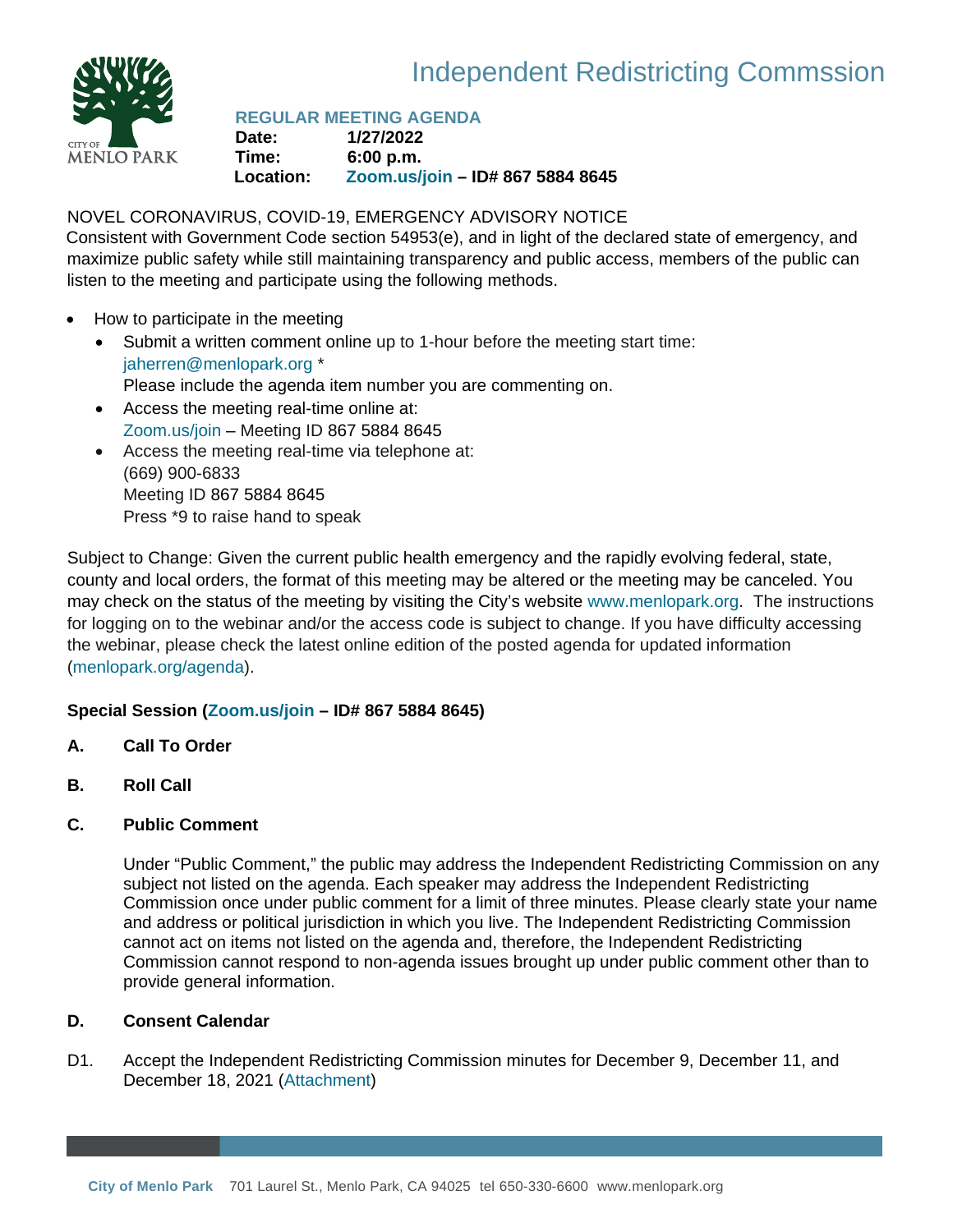Independent Redistricting Commission Regular Meeting Agenda January 27, 2022 Page 2

#### **E. Regular Business**

- E1. Review and provide direction on the Independent Redistricting Commission's regular meeting schedule and format (Staff Report [#22-002-IRC\)](#page-7-0)
- E2. Discuss and provide direction on the Independent Redistricting Commission's public engagement ([Staff Report #22-001-IRC\)](#page-10-0)

#### **F. Public Hearing – 6:30 p.m.**

F1. First public hearing to receive input regarding the composition of the City's Districts ([Staff Report #22-003-IRC\)](#page-16-0)

#### **G. Reports and Announcements**

#### G1. Commissioner reports

#### **H. Adjournment**

At every regular meeting of the Independent Redistricting Commission, in addition to the public comment period where the public shall have the right to address the Independent Redistricting Commission on any matters of public interest not listed on the agenda, members of the public have the right to directly address the Independent Redistricting Commission on any item listed on the agenda at a time designated by the chair, either before or during the Independent Redistricting Commission's consideration of the item.

At every special meeting of the Independent Redistricting Commission, members of the public have the right to directly address the Independent Redistricting Commission on any item listed on the agenda at a time designated by the chair, either before or during consideration of the item.

If you challenge any of the items listed on this agenda in court, you may be limited to raising only those issues you or someone else raised at the public hearing described in this notice, or in written correspondence delivered to the City of Menlo Park at, or prior to, the public hearing.

Any writing that is distributed to a majority of the Independent Redistricting Commission by any person in connection with an agenda item is a public record (subject to any exemption under the Public Records Act) and is available by request by emailing the city clerk at jaherren@menlopark.org. Persons with disabilities, who require auxiliary aids or services in attending or participating in Independent Redistricting Commission meetings, may call the City Clerk's Office at 650-330- 6620.

Agendas are posted in accordance with Government Code Section 54954.2(a) or Section 54956. Members of the public can view electronic agendas and staff reports by accessing the City website at menlopark.org/agenda and can receive email notification of agenda and staff report postings by subscribing to the "Notify Me" service at menlopark.org/notifyme. Agendas and staff reports may also be obtained by contacting City Clerk at 650-330-6620. (Posted: 1/21/2022)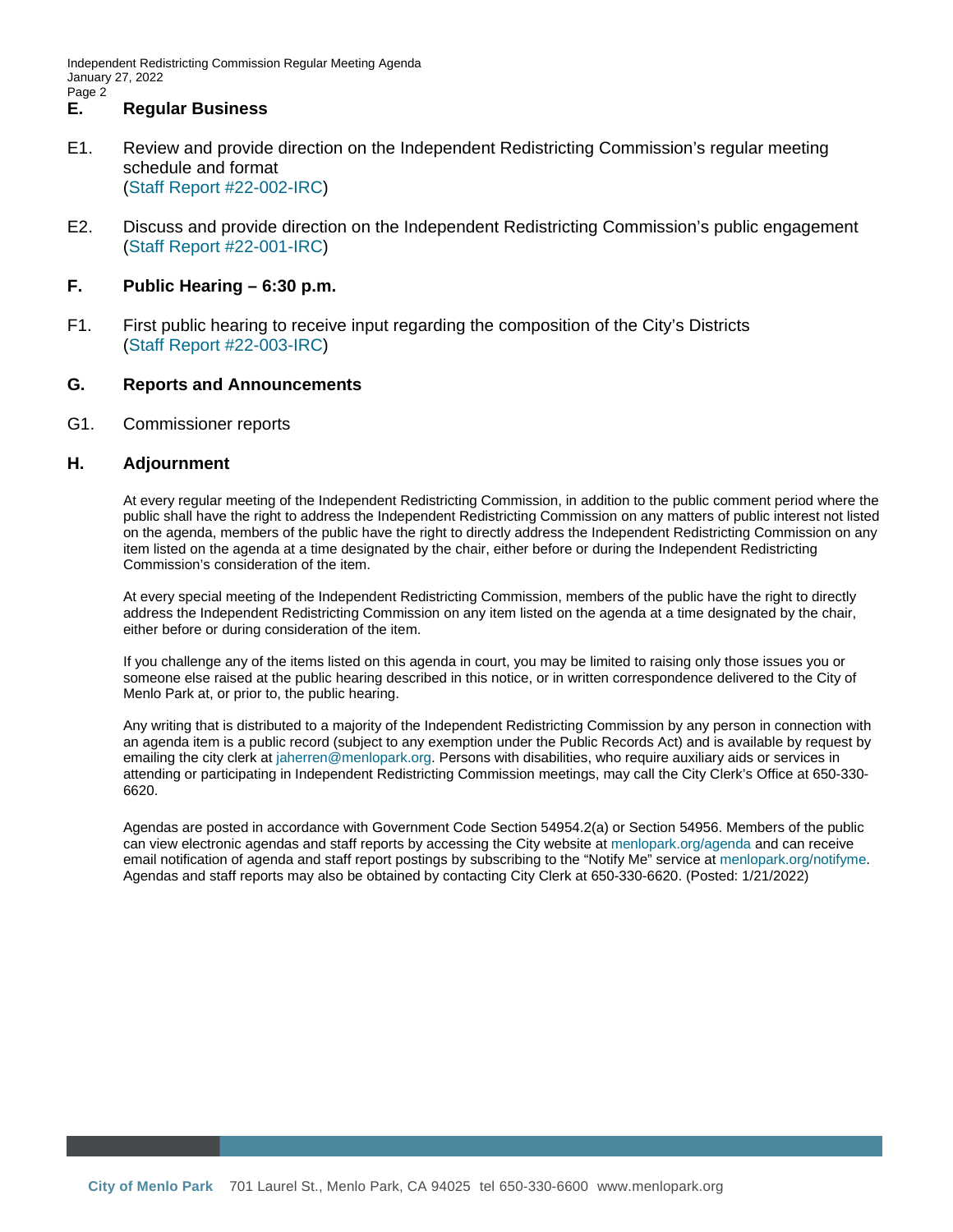### Independent Redistricting Commssion AGENDA ITEM D-1

<span id="page-2-0"></span>

## **REGULAR MEETING MINUTES – DRAFT**

**Date: 12/9/2021 Time: 6:00 p.m. Location: Zoom** 

#### **Regular Meeting**

#### **A. Call To Order**

Chair Arellano called the meeting to order at 6:22 p.m.

#### **B. Roll Call**

Present: Arellano, Bahles, Erhart, Gilmer, Hill, Marquardt, Wolter Absent: Kissel, Saad Staff: City Clerk Judi A. Herren, Administrative Assistant Sarah Sandoval

#### **C. Public Comment**

• District 1 resident Pam D. Jones spoke in support of increased safety for in-person meetings.

#### **D. Consent Calendar**

D1. Accept the Independent Redistricting Commission meeting minutes for November 8, 2021 (Attachment)

**ACTION:** Motion and second (Gilmer/ Bahles), to accept the Independent Redistricting Commission meeting minutes for November 8, 2021, passed (Saad absent).

#### **E. Presentations**

E1. Introduction to Redistricting: Menlo Park Independent Redistricting Commission

GEOinovo demographers Alex Sainz and Jesus Garcia made the presentation (Attachment).

The IRC received background information on the demographer selection process as well as GEOinovo's scope of services and geographic information system (GIS) mapping tools.

The IRC received clarification on how the mapping tools work, how the public can access them, and how public input provided via the mapping tools will be made available to the IRC for consideration.

- Pam D. Jones spoke in support of the communities of interest tool.
- Joan Skurnick requested clarification on age groups as communities of interest.

#### **F. Informational Items**

F1. Redistricting overview (Staff Report #21-004-IRC)

City Clerk Herren introduced the item.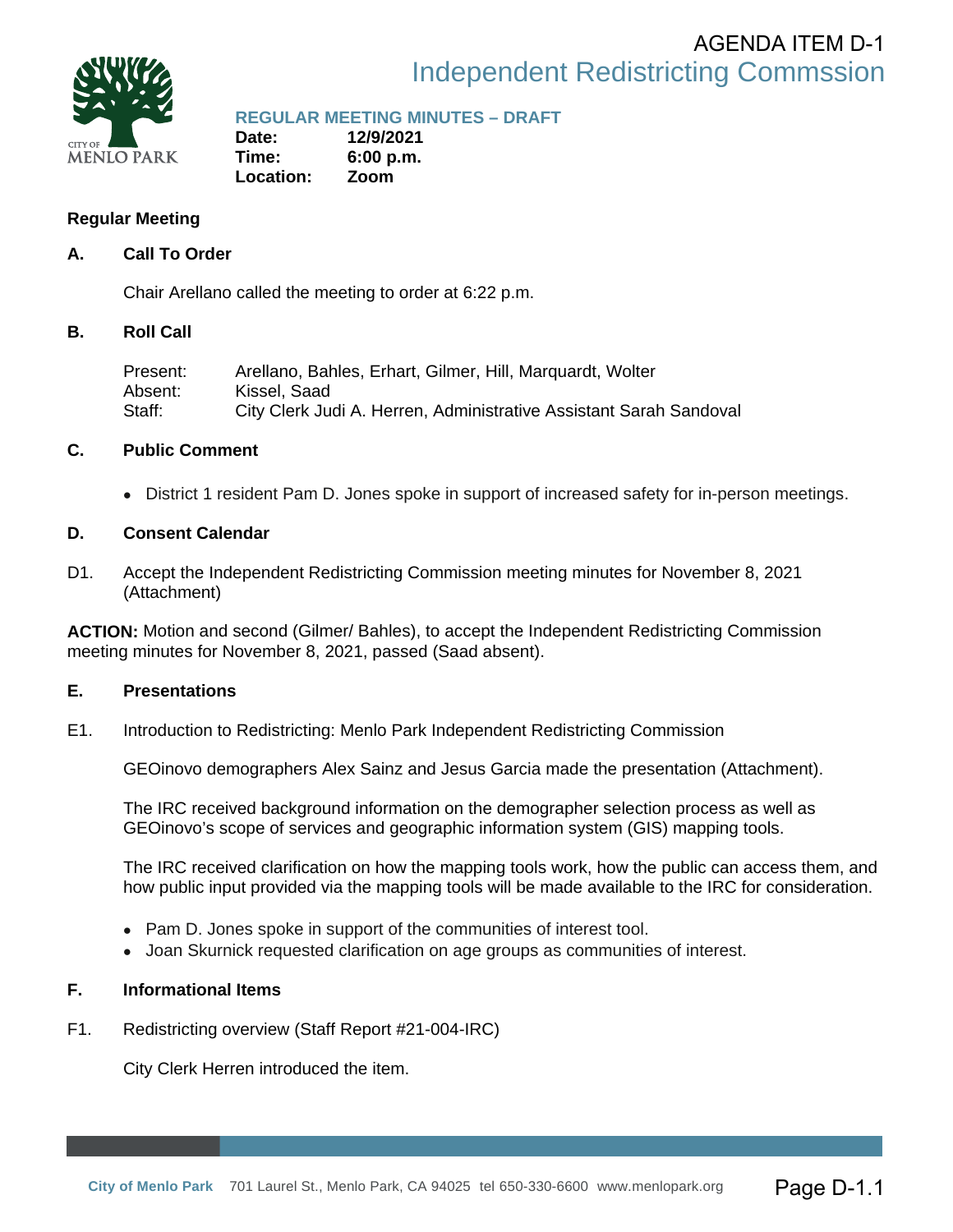Independent Redistricting Commission Regular Meeting Minutes – DRAFT December 9, 2021 Page 2

The IRC received clarification from GEOinovo and staff regarding the redistricting process and the public engagement.

#### **G. Reports and Announcements**

G1. Commissioner reports

Commissioner Hill reported out on utilizing the League of Women Voters as a community outreach resource.

The Commission received clarification on the available meeting translation services.

#### **H. Adjournment**

Chair Arellano adjourned the meeting at 7:46 p.m.

Sarah Sandoval, Administrative Assistant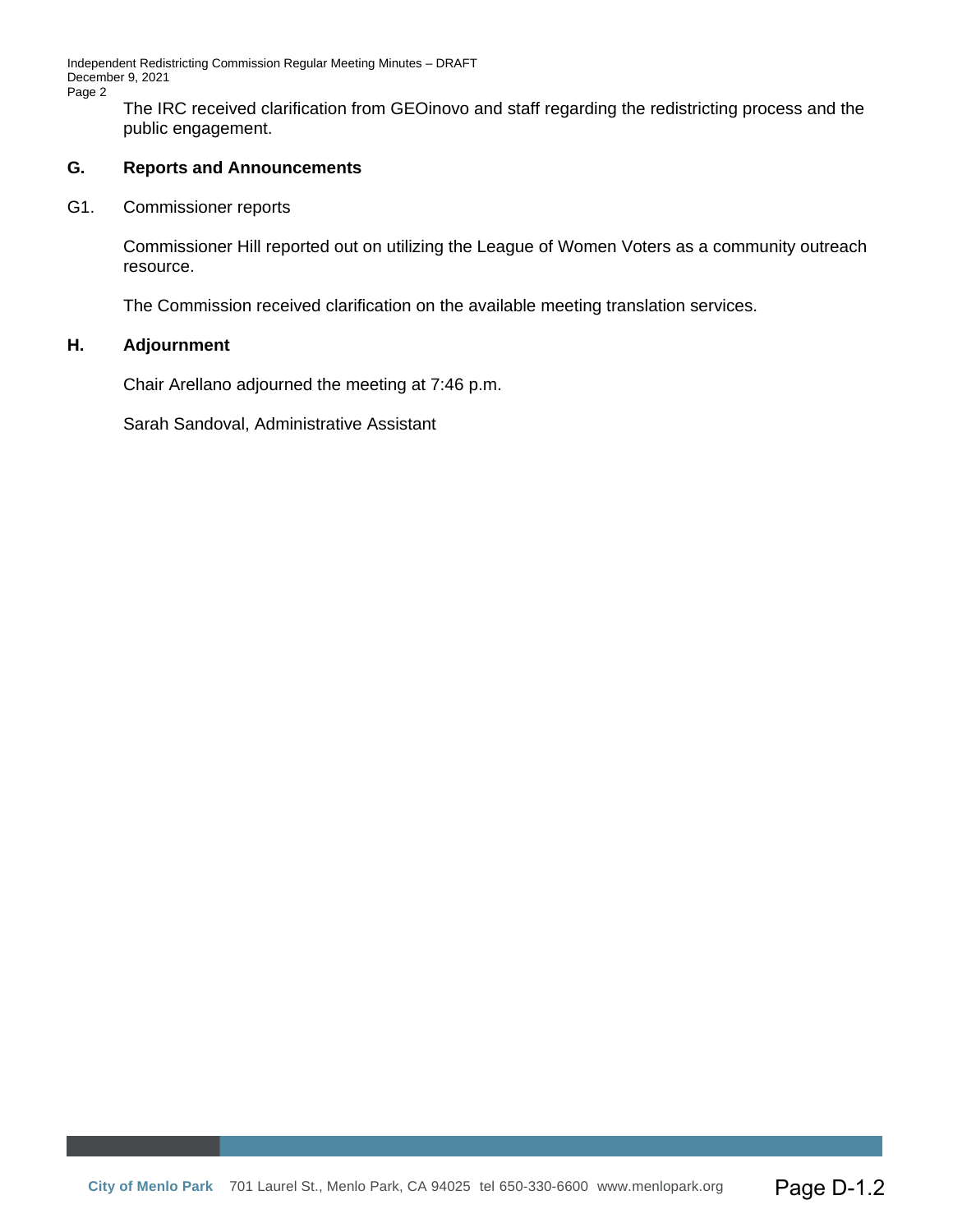

## Independent Redistricting Commssion

## **REGUALAR MEETING MINUTES – DRAFT**

**Date: 12/11/2021 Time: 12:00 p.m. Location: Belle Haven Library 413 Ivy Drive, Menlo Park, CA 94025** 

#### **Regular Session**

#### **A. Call To Order**

Chair Arellano called the meeting to order at 12:04 p.m.

#### **B. Roll Call**

| Present:  | Arellano, Bahles, Erhart, Gilmer, Hill, Wolter                     |
|-----------|--------------------------------------------------------------------|
| Absent: . | Kissel, Marquardt, Saad                                            |
| Staff:    | City Clerk Judi A. Herren, Administrative Assistant Sarah Sandoval |

#### **C. Public Comment**

None.

#### **D. Presentations**

D1. Public mapping tool overview

GEOinovo demographers Alex Sainz and Jesus Garcia made the presentation (Attachment).

The Commission received clarification on census blocks, communities of interest, and the different stages of the map submission process.

- District 1 resident Pam D. Jones commented on the increased population in District 1 since the last census.
- District 5 resident Joan Skurnick requested clarification regarding population size versus voter population size.
- District 1 resident David Erhart requested clarification on district lines related to geographically contiguous, the process of analyzing mapping tool submission data from both the mapping tool and the communities of interest tool, and requested mapping tool kiosks be made available at library branches.

The Commission received clarification on the mapping tool use of population related to the 2020 census blocks.

The Commission directed staff to make paper maps available at open City facilities as an alternative to the online tools.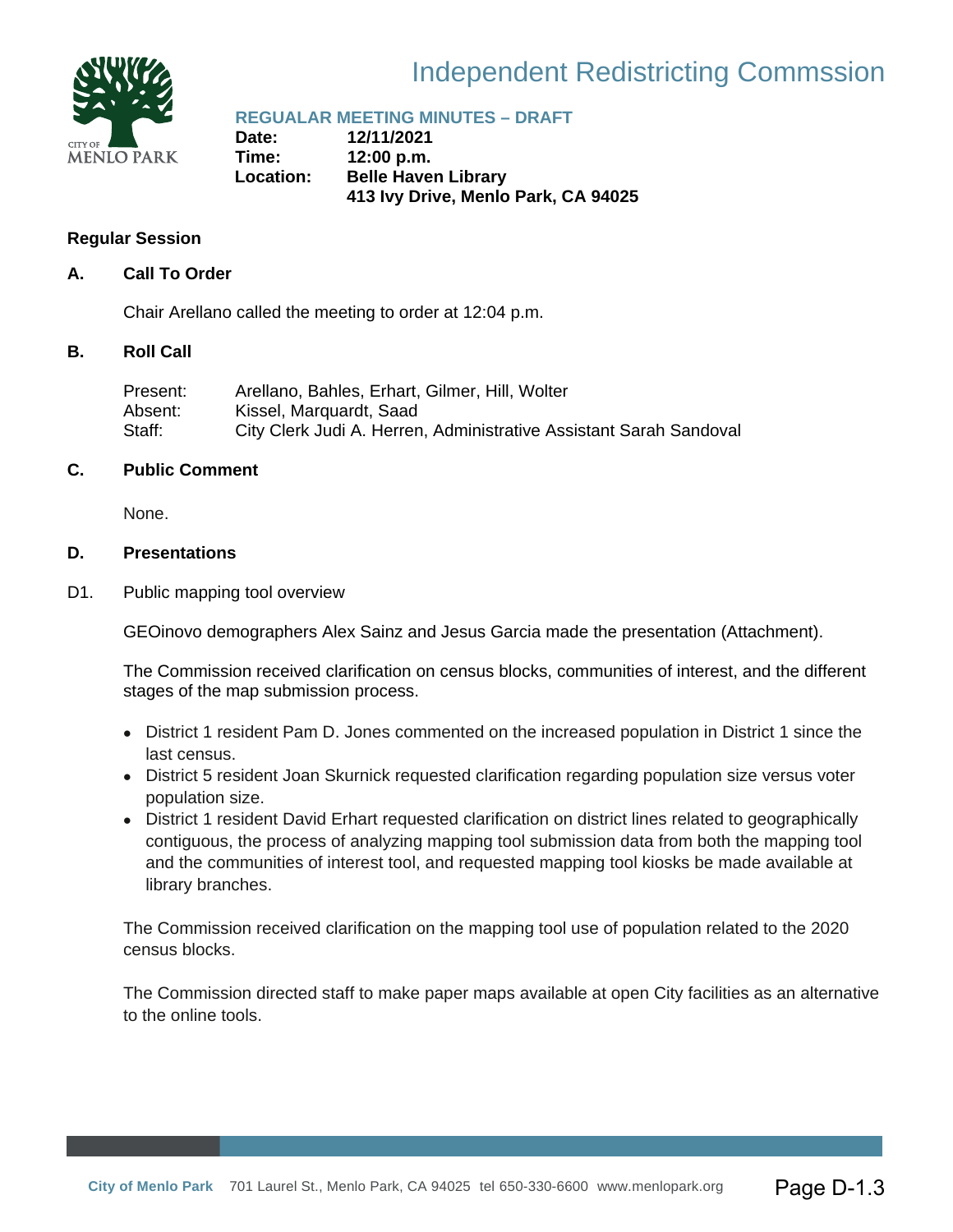Independent Redistricting Commission Regular Meeting Minutes – DRAFT December 11, 2021 Page 2<br>E.

#### **E. Adjournment**

Chair Arellano adjourned the meeting at 1:13 p.m.

Sarah Sandoval, Administrative Assistant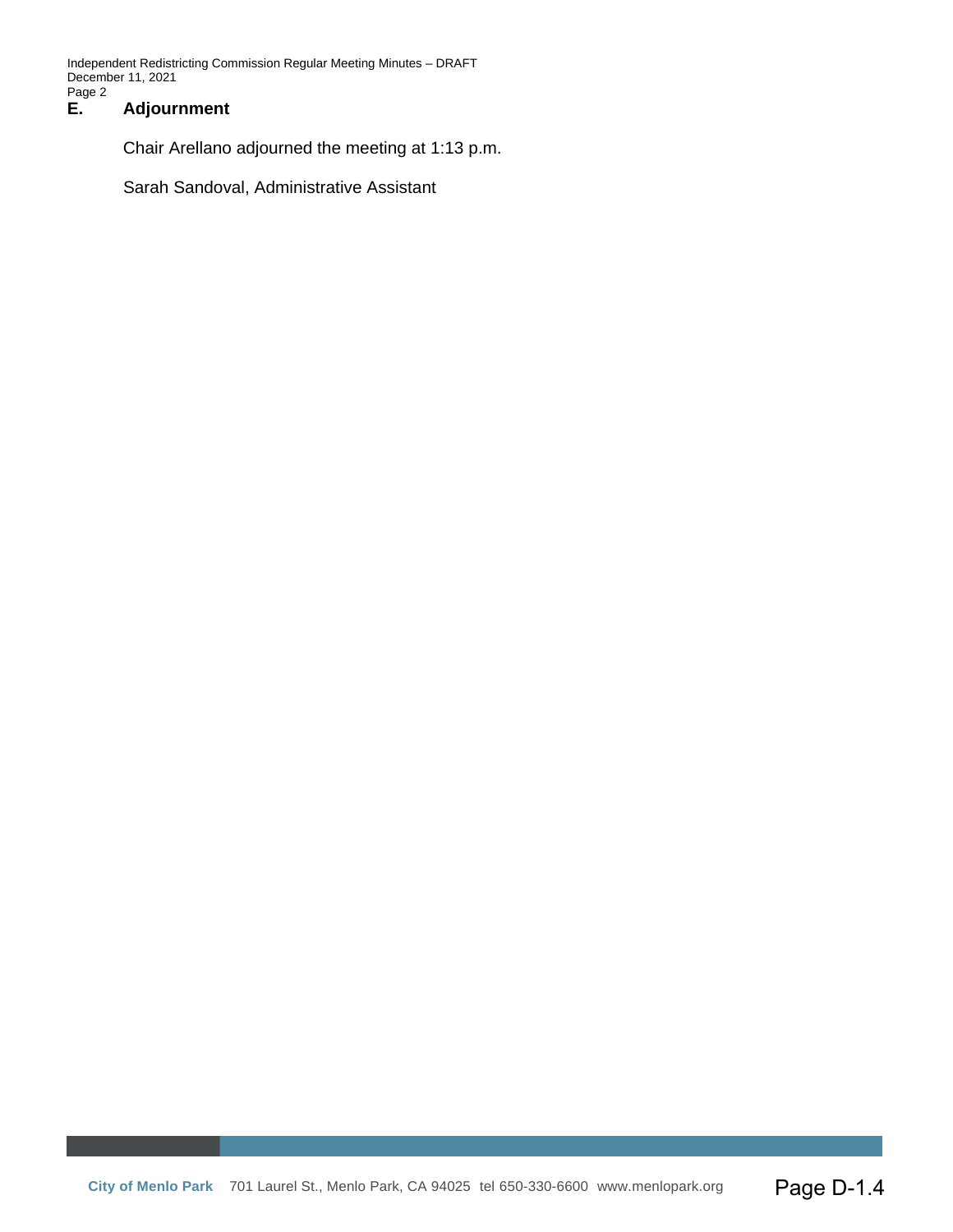

## Independent Redistricting Commssion

## **REGUALAR MEETING MINUTES – DRAFT**

**Date: 12/18/2021 Time: 12:00 p.m. Location: City Council Chambers 701 Laurel St., Menlo Park, CA 94025 Zoom** 

#### **Regular Session**

#### **A. Call To Order**

Vice Chair Gilmer called the meeting to order at 12:02 p.m.

#### **B. Roll Call**

| Present: | Bahles, Erhart, Gilmer, Hill, Kissel, Marquardt, Saad, Wolter      |
|----------|--------------------------------------------------------------------|
| Absent:  | Arellano                                                           |
| Staff:   | City Clerk Judi A. Herren, Administrative Assistant Sarah Sandoval |

#### **C. Public Comment**

None.

#### **D. Presentations**

D1. Public mapping tool overview

GEOinovo demographers Alex Sainz and Jesus Garcia made the presentation (Attachment).

The Commission received clarification on census blocks related to the redistricting process, environmental impacts and communities of interest.

#### **E. Adjournment**

Vice Chair Gilmer adjourned the meeting at 12:39 p.m.

Sarah Sandoval, Administrative Assistant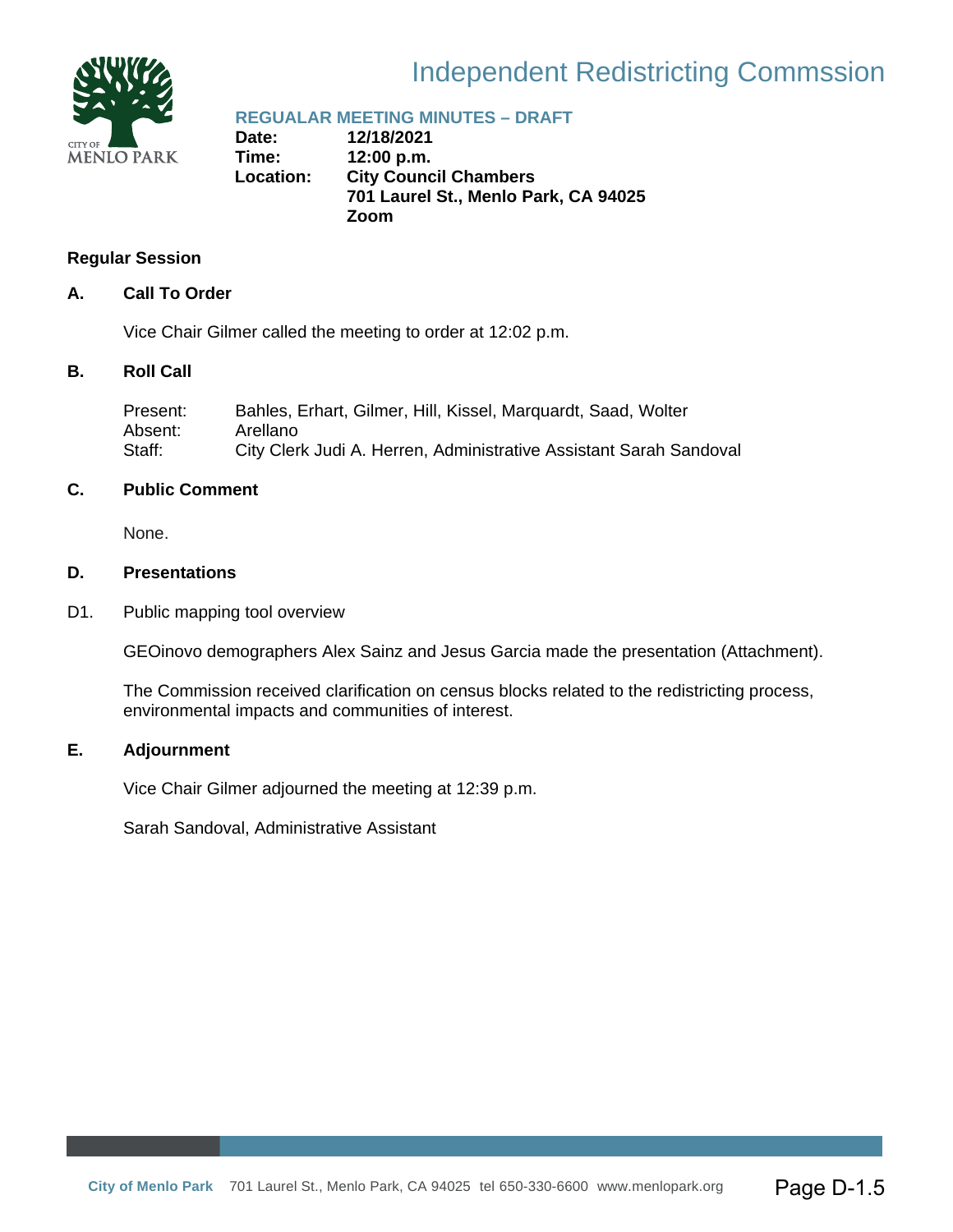<span id="page-7-0"></span>

#### **STAFF REPORT**

**Independent Redistricting Commission Meeting Date: 1/27/2022 Staff Report Number: 22-002-IRC**

**Regular Business: Review the Independent Redistricting Commission's regular meeting schedule and format**

#### **Recommendation**

Staff recommends the Independent Redistricting Commission (IRC) review the IRC's regular meeting schedule and format (Attachment A.)

#### **Policy Issues**

In accordance with State law and increased transparency, the IRC adopted a regular meeting schedule. The schedule is available on the redistricting webpage (Attachment B.)

#### **Background**

The purpose of the IRC meeting schedule is to provide the IRC, staff and the public with advance notice of proposed meeting dates.

At the November 18, 2021 IRC meeting, the IRC adopted a regular meeting calendar.

#### **Analysis**

The adopted meeting dates took into consideration City Council, Planning Commission, and all City advisory body meeting schedules. All adopted meetings are virtual with the exception of the two community meetings in December 2021.

The IRC can consider the meeting format, currently virtual, and amend it to include hybrid meetings. A hybrid meeting would allow for Commissioners and members of the public to participate virtually and/or inperson at the City Council Chambers (701 Laurel Street, Menlo Park, CA 94025.) In-person attendance would be in line with State and County laws related to the COVID-19 pandemic, which would limit the number of Commissioners and public in-person attendance.

It is important to note that the tentative calendar is a fluid document that serves as an ongoing reference guide, and that items are frequently rescheduled. The IRC is requested to keep Thursday evenings free so that meetings, including special sessions or public hearings, can be scheduled as the need arises.

Staff is recommending that the IRC review the adopted calendar and provide direction to staff on whether there are any revisions to the calendar that the IRC would like to make. .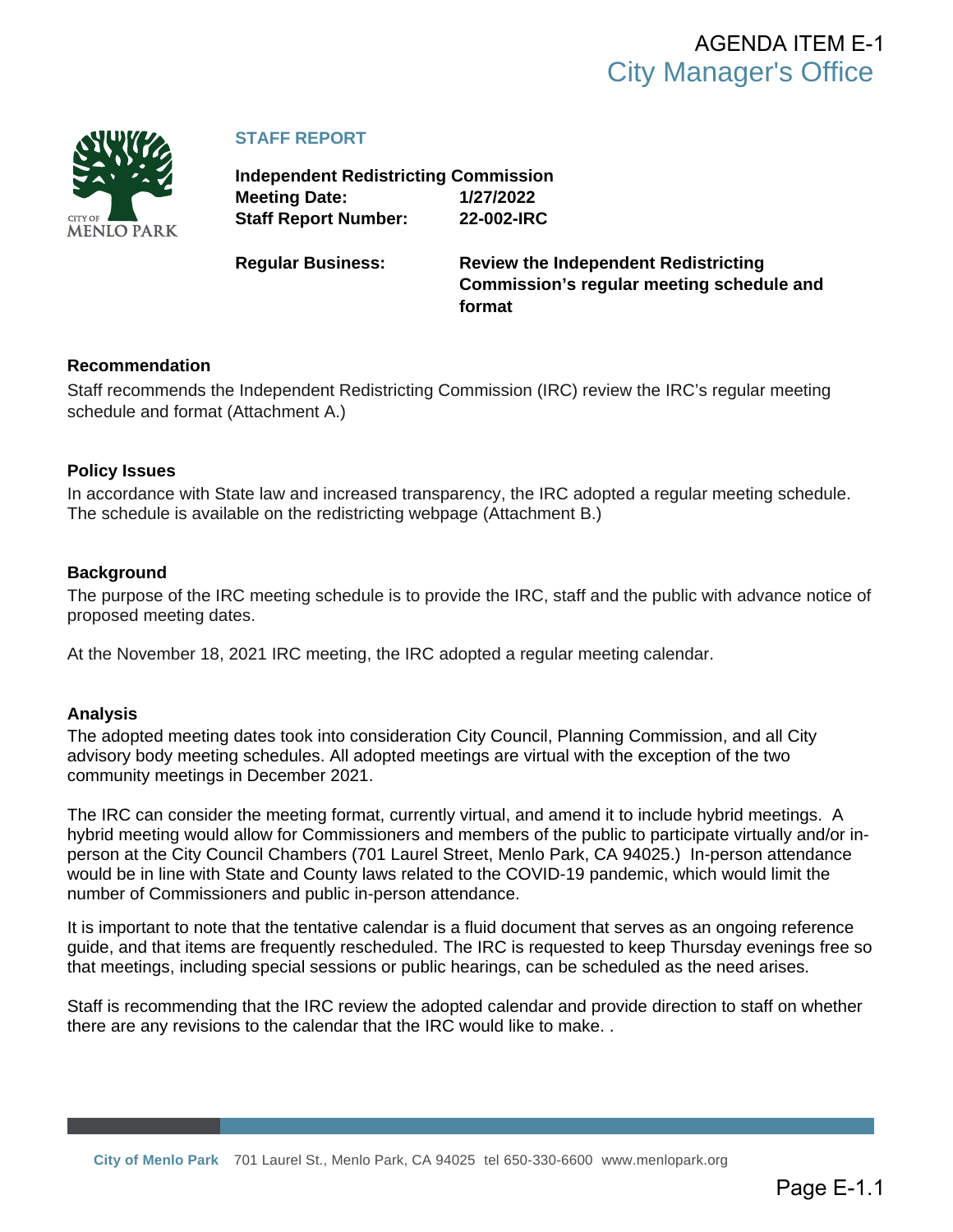#### **Impact on City Resources**

There is no impact on City resources.

#### **Public Notice**

Public notification was achieved by posting the agenda, with the agenda items being listed, at least 72 hours prior to the meeting.

#### **Environmental Review**

This action is not a project within the meaning of the California Environmental Quality Act (CEQA) Guidelines §§ 15378 and 15061(b)(3) as it is a minor change that will not result in any direct or indirect physical change in the environment.

#### **Attachments**

A. [IRC schedule](#page-9-0) B. Hyperlink – Redistricting website: [menlopark.org/](https://www.menlopark.org/1833/City-Council-redistricting)redistricting

Report prepared by: Judi A. Herren, City Clerk

Report reviewed by: Denise Bazzano, Assistant City Attorney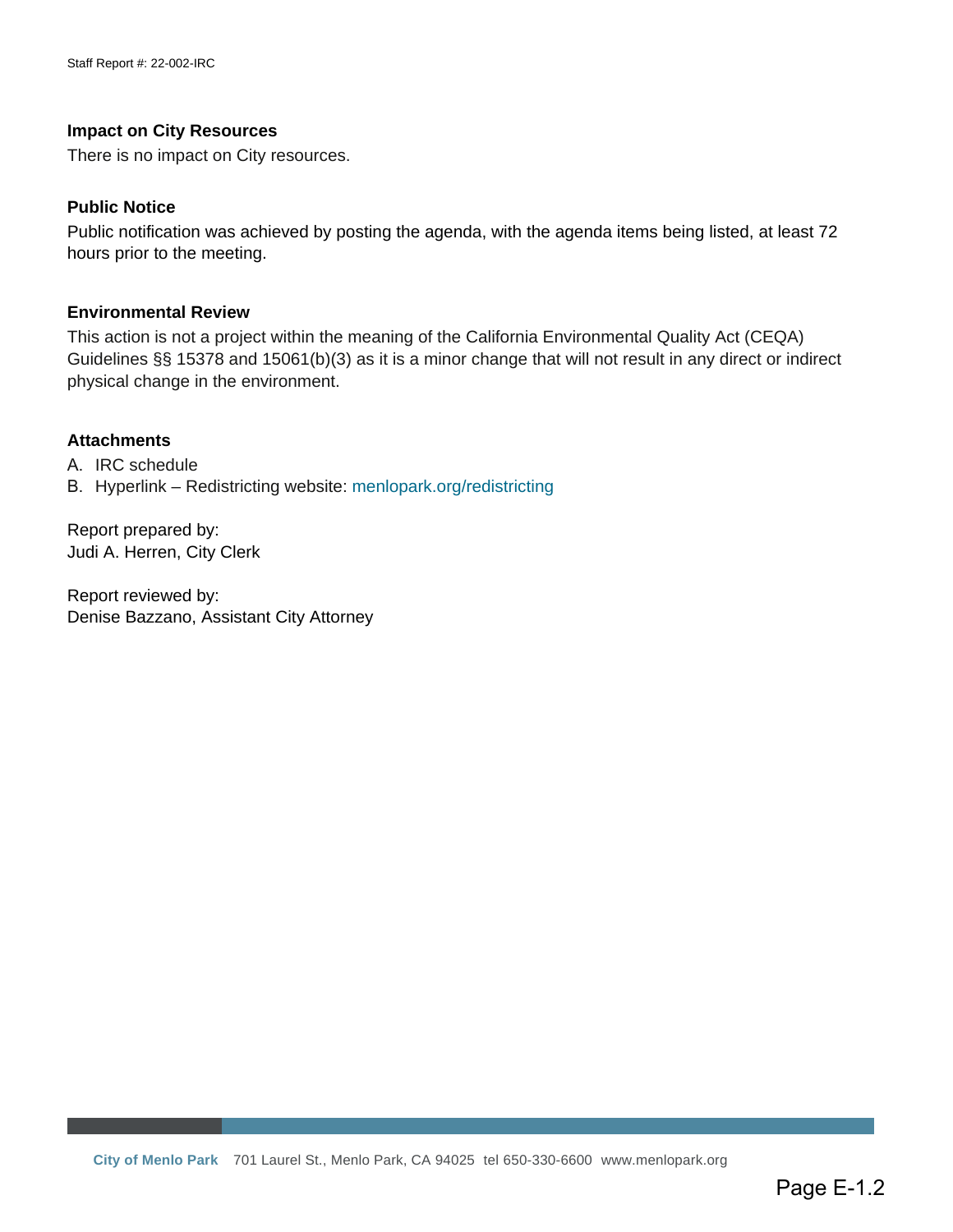<span id="page-9-0"></span>

|                                                            | Table 1: Proposed IRC schedule     |                        |                               |
|------------------------------------------------------------|------------------------------------|------------------------|-------------------------------|
| <b>Type</b>                                                | <b>Date</b>                        | <b>Time</b>            | <b>Location</b>               |
| Random selection of first 3 members                        | 11/4/2021                          | 6 p.m.                 | Zoom                          |
| Interviews                                                 | Week of 11/8/2021                  | Dependent on 3 members | Zoom                          |
| Meeting/ Public hearing                                    | 11/18/2021                         | 6 p.m.                 | Zoom                          |
| Meeting                                                    | 12/9/2021                          | 6 p.m.                 | Zoom                          |
| Public/community meeting                                   | 12/11/2021 (Saturday)              | 12 p.m.                | <b>Belle Haven Library</b>    |
| Public/community meeting<br>First public hearing (pre-map) | 12/18/2021 (Saturday)<br>1/13/2022 | 12 p.m.<br>6 p.m.      | City Council chambers<br>Zoom |
| Meeting                                                    | 1/27/2022                          | 6 p.m.                 | Zoom                          |
| Second public hearing (pre-map)                            | 2/10/2022                          | 6 p.m.                 | Zoom                          |
| Meeting                                                    | 2/24/2022                          | 6 p.m.                 | Zoom                          |
| Third public hearing (post-map)                            | 3/10/2022                          | 6 p.m.                 | Zoom                          |
| Meeting                                                    | 3/24/2022                          | 6 p.m.                 | Zoom                          |
| Last map submission                                        | 3/25/2022                          | 5 p.m.                 | n/a                           |
| (requires 7-day public comment period)                     |                                    |                        |                               |
| Fourth public hearing (post-map)                           | 4/7/2022                           | 6 p.m.                 | Zoom                          |
| <b>Meeting</b><br>map approval                             | 4/14/2022                          | 6 p.m.                 | Zoom                          |
| Final map deadline                                         | 4/17/2022                          |                        | n/a                           |
|                                                            |                                    |                        |                               |
|                                                            |                                    |                        |                               |
|                                                            |                                    |                        | Page E-1.3                    |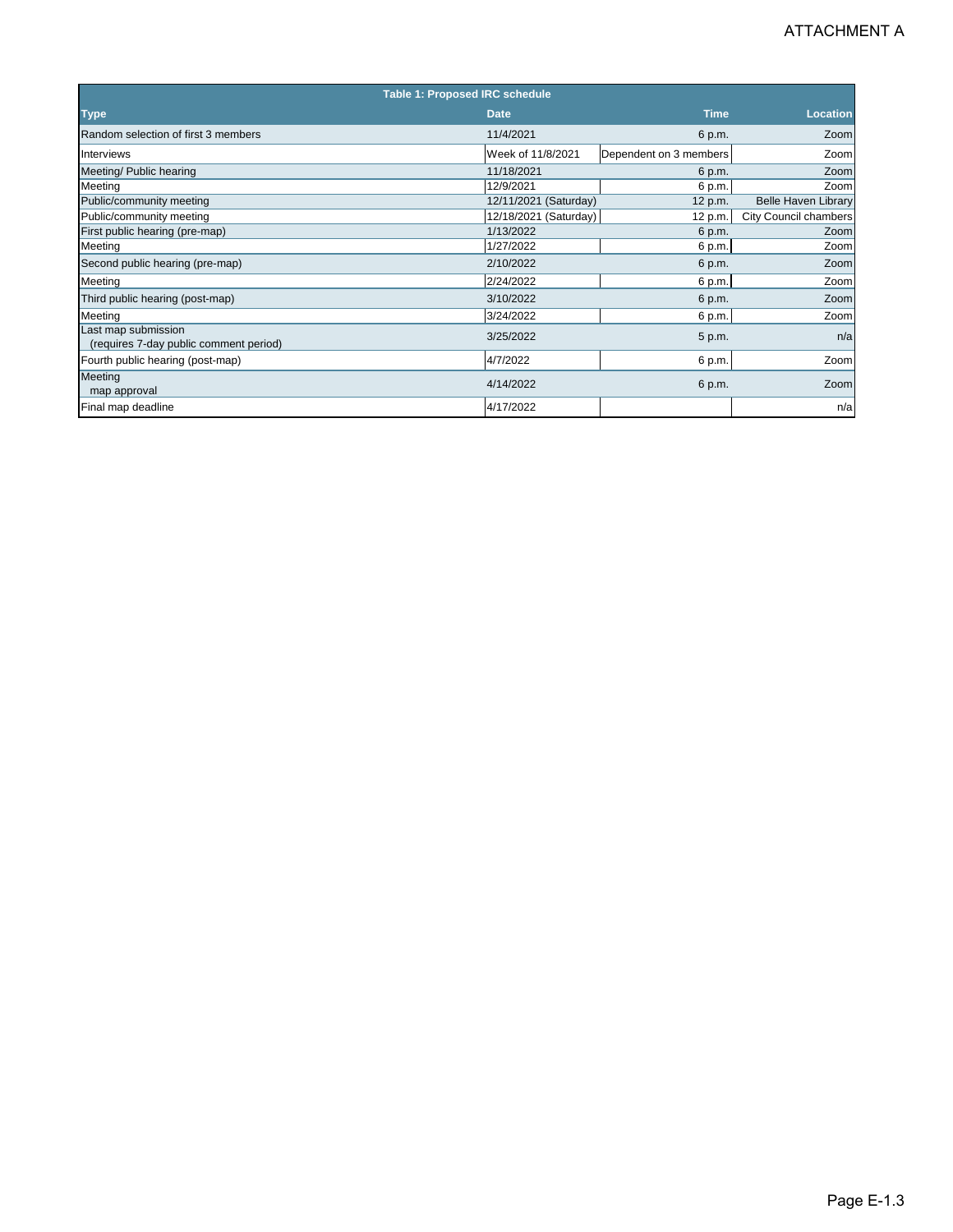<span id="page-10-0"></span>

#### **STAFF REPORT**

**Independent Redistricting Commission Meeting Date: 1/27/2022 Staff Report Number: 22-001-IRC**

**Regular Business: Discuss and provide direction on the Independent Redistricting Commission's public engagement**

#### **Recommendation**

Staff recommends the Independent Redistricting Commission (IRC) discuss and provide direction on the IRC's public engagement.

#### **Policy Issues**

City staff is seeking direction on the public engagement process related to the IRC.

#### **Background**

The IRC was provided a worksheet Thursday, January 13, 2022 (Attachment A.) Staff requested that the Commissioners review and complete the worksheet in preparation for this item tonight. This worksheet requested the Commission to consider:

- Target outreach groups
	- List who we want to target for input
		- Example; Menlo Park voters
- Potential stakeholder
	- Who do we want to engage and share information to?
		- Examples are included in worksheet
- Potential components of in person engagement
	- Example; hybrid meetings
- Digital components
	- Examples; website and online mapping tools
- Potential locations to hold events/ meetings
	- Examples; virtual, in-person, hybrid
- Tricky potential issues
	- Example; COVID
- What happens with public input
	- Examples; maps received distributed at IRC meetings

#### **Analysis**

Purpose of this item is to contemplate the various components, resources and constraints that come into play when planning a public engagement process and to document the wide variety of potential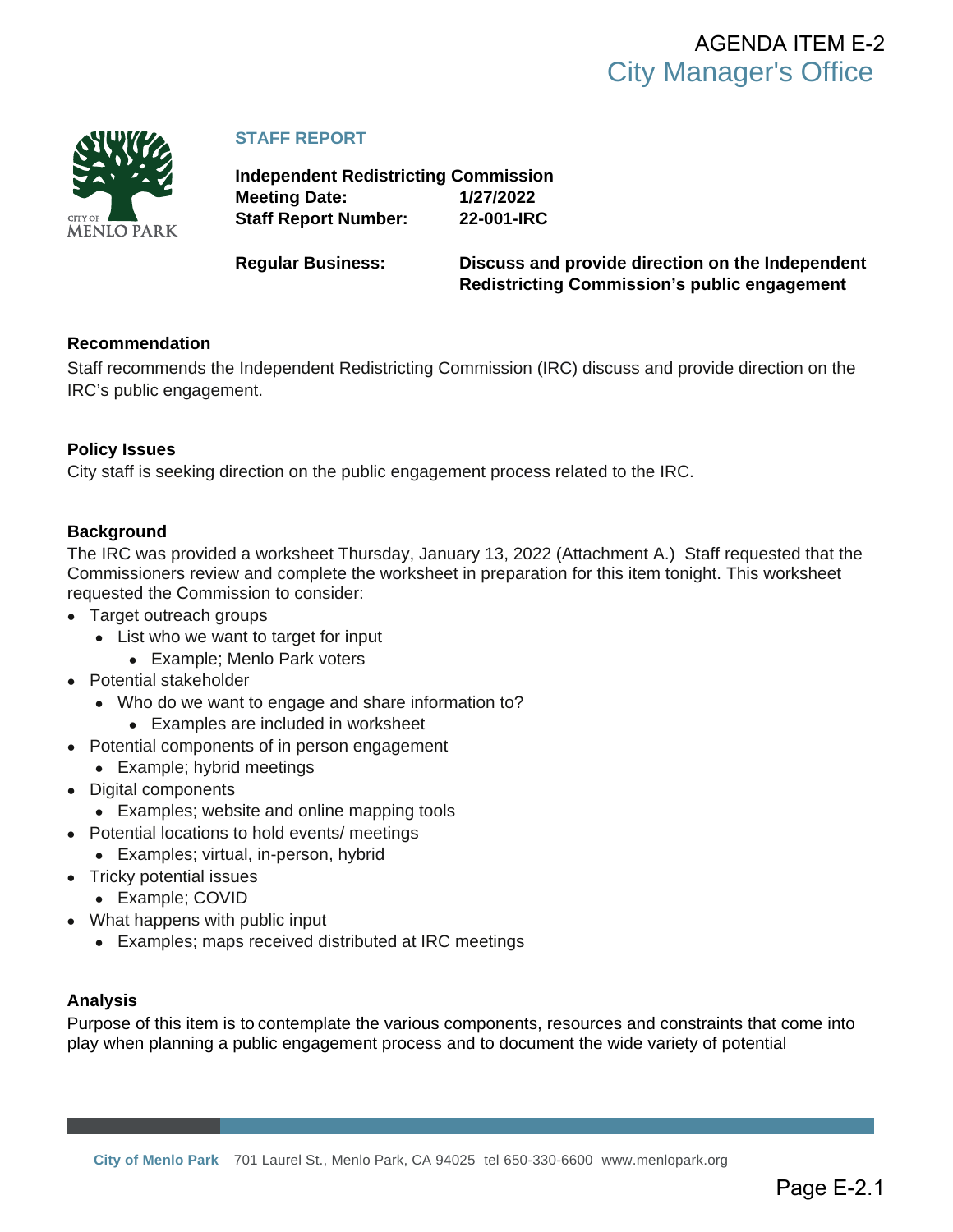stakeholder groups in your community. This will help to ensure those we target in our outreach plan are reflective of the diversity in our community.

City staff has reached out to local media to publicize the redistricting process. Also, staff has made a good faith effort to notify community groups of various kinds about the redistricting process. Public hearings or workshops will be provided in applicable languages if residents submit a request in advance. The City has created a website that provides information regarding redistricting and will notify the public about redistricting hearings or workshops, post maps online before adoption.

The City's redistricting website (Attachment B) is in compliance with the Fair Maps Act by including:

- A general explanation of the redistricting process for the City in English and any applicable language.
- The procedures for a member of the public to testify during a public hearing or to submit written testimony directly to the IRC in English and any applicable language.
- A calendar of all public hearing and workshop dates.
- The notice and agenda for each public hearing and workshop.
- The recording or written summary of each public hearing and workshop.

The City's contract with the demographer, GEOinovo, provides the following regarding mapping tools:

- Districtr public mapping tool (Attachment C)
	- As part of the City's effort to provide transparency and meet requirements of the California FAIR MAPS Act, we encourage residents to submit their draft City Council districts and "Communities of Interest" (COI) using the Districtr.org mapping tool. A "Community of Interest" is defined by California law as: "a population that shares common social or economic interests that should be included within a single district for purposes of its effective and fair representation."
	- Draft districts must be contiguous and maintain equal population size to ensure equal representation between districts.
- Menlo Park redistricting survey (Attachment D)
	- Draw an area of interest.
	- Leave a comment about the area. Is it a community of interest? What would you like to tell the IRC about this location?
	- Fill out your contact information for follow up.

City staff will create and begin further implementing the public engagement plan as directed by the IRC.

#### **Impact on City Resources**

The City has budgeted \$100,000 for the entire redistricting process. A portion of that budgeted amount can be used for public engagement.

#### **Public Notice**

Public notification was achieved by posting the agenda, with the agenda items being listed, at least 72 hours prior to the meeting.

#### **Environmental Review**

This action is not a project within the meaning of the California Environmental Quality Act (CEQA)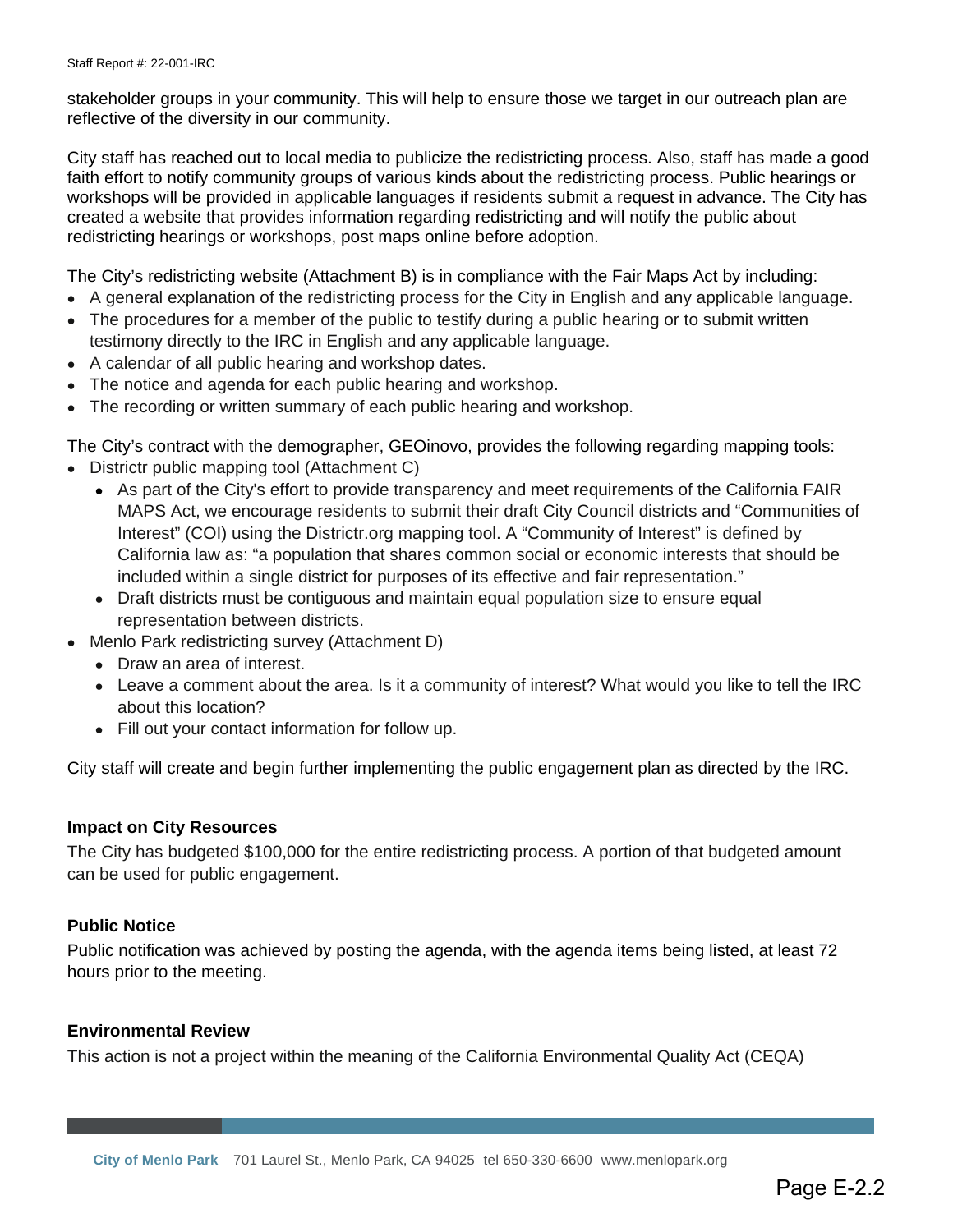Guidelines §§ 15378 and 15061(b)(3) as it is a minor change that will not result in any direct or indirect physical change in the environment.

#### **Attachments**

- A. [IRC assessment template](#page-13-0)
- B. Hyperlink Redistricting website: [menlopark.org/Redistricting](https://beta.menlopark.org/Government/Departments/City-Managers-Office/City-Clerk/Redistricting)
- C. Hyperlink Mapping tool: [districtr.org/event/MP-Maps](https://districtr.org/event/MP-Maps)
- D. Hyperlink Redistricting survey: [survey123.arcgis.com/share/9f56b2b897454df8a1b47cbce8b1a82c?portalUrl=https://www.arcgis.com](https://survey123.arcgis.com/share/9f56b2b897454df8a1b47cbce8b1a82c?portalUrl=https://www.arcgis.com)

Report prepared by: Judi A. Herren, City Clerk

Report reviewed by: Denise Bazzano, Assistant City Attorney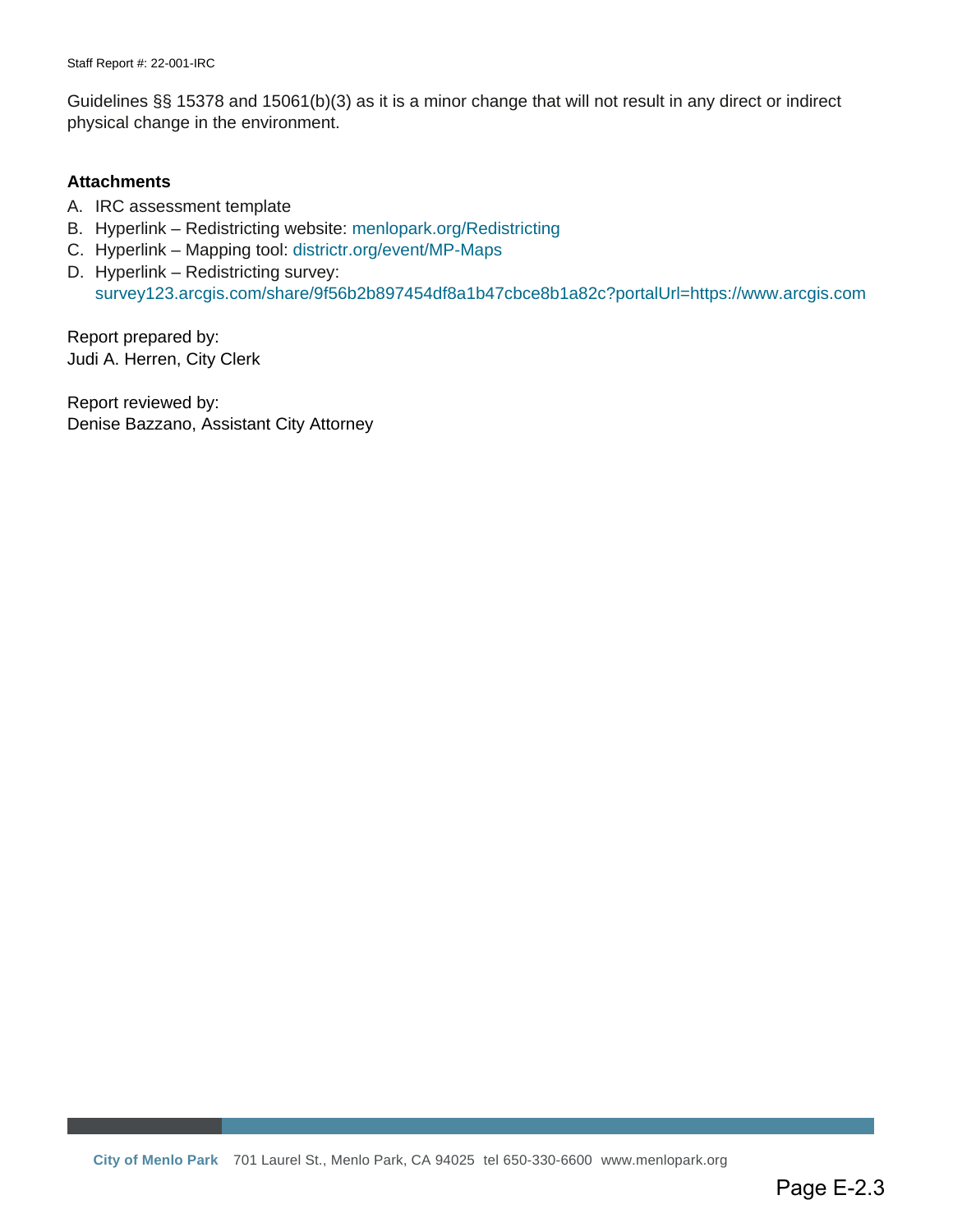<span id="page-13-0"></span>

`

# THINK

## Initial Assessment

|                                                                                                                                                                                                                                                                  |                                                                                                                               | ATTACHMENT A                                |  |  |
|------------------------------------------------------------------------------------------------------------------------------------------------------------------------------------------------------------------------------------------------------------------|-------------------------------------------------------------------------------------------------------------------------------|---------------------------------------------|--|--|
| THINK                                                                                                                                                                                                                                                            |                                                                                                                               |                                             |  |  |
| <b>Initial Assessment</b>                                                                                                                                                                                                                                        |                                                                                                                               |                                             |  |  |
| <b>Purpose of this template:</b> To contemplate the various components, resources and<br>constraints that come into play when planning a public engagement process.<br><b>Directions:</b> Fill in the document the best you can; you do not need to go in order. |                                                                                                                               |                                             |  |  |
| <b>Category</b>                                                                                                                                                                                                                                                  | <b>Fill in if applicable</b>                                                                                                  | <b>Note</b>                                 |  |  |
| <b>Title of effort</b><br><b>Time horizon</b>                                                                                                                                                                                                                    | <b>Independent Redistricting Commission</b><br>(IRC)<br>November 2021 - April 2022                                            |                                             |  |  |
|                                                                                                                                                                                                                                                                  |                                                                                                                               |                                             |  |  |
| groups                                                                                                                                                                                                                                                           | Target outreach Menlo Park voters                                                                                             |                                             |  |  |
| <b>Potential</b>                                                                                                                                                                                                                                                 | Adult education                                                                                                               | <b>lob Train</b>                            |  |  |
| stakeholder                                                                                                                                                                                                                                                      | Agricultural groups / associations                                                                                            | Almond Growers Association                  |  |  |
|                                                                                                                                                                                                                                                                  | Arts groups<br><b>Business</b>                                                                                                | Cafe Zoë                                    |  |  |
|                                                                                                                                                                                                                                                                  | <b>Chamber of Commerce</b>                                                                                                    |                                             |  |  |
|                                                                                                                                                                                                                                                                  | <b>Community Based Organizations</b>                                                                                          | Menlo Together                              |  |  |
|                                                                                                                                                                                                                                                                  | Community health and wellness                                                                                                 | Menlo Park - Veterans Affairs               |  |  |
| <b>THINK</b>                                                                                                                                                                                                                                                     | Shaping the Future Together: A Guide to Practical Public Engagement for Local Governments<br><b>ENGAGE</b><br><b>INITIATE</b> | <b>REVIEW</b><br><b>SHIFT</b><br>Page E-2.4 |  |  |

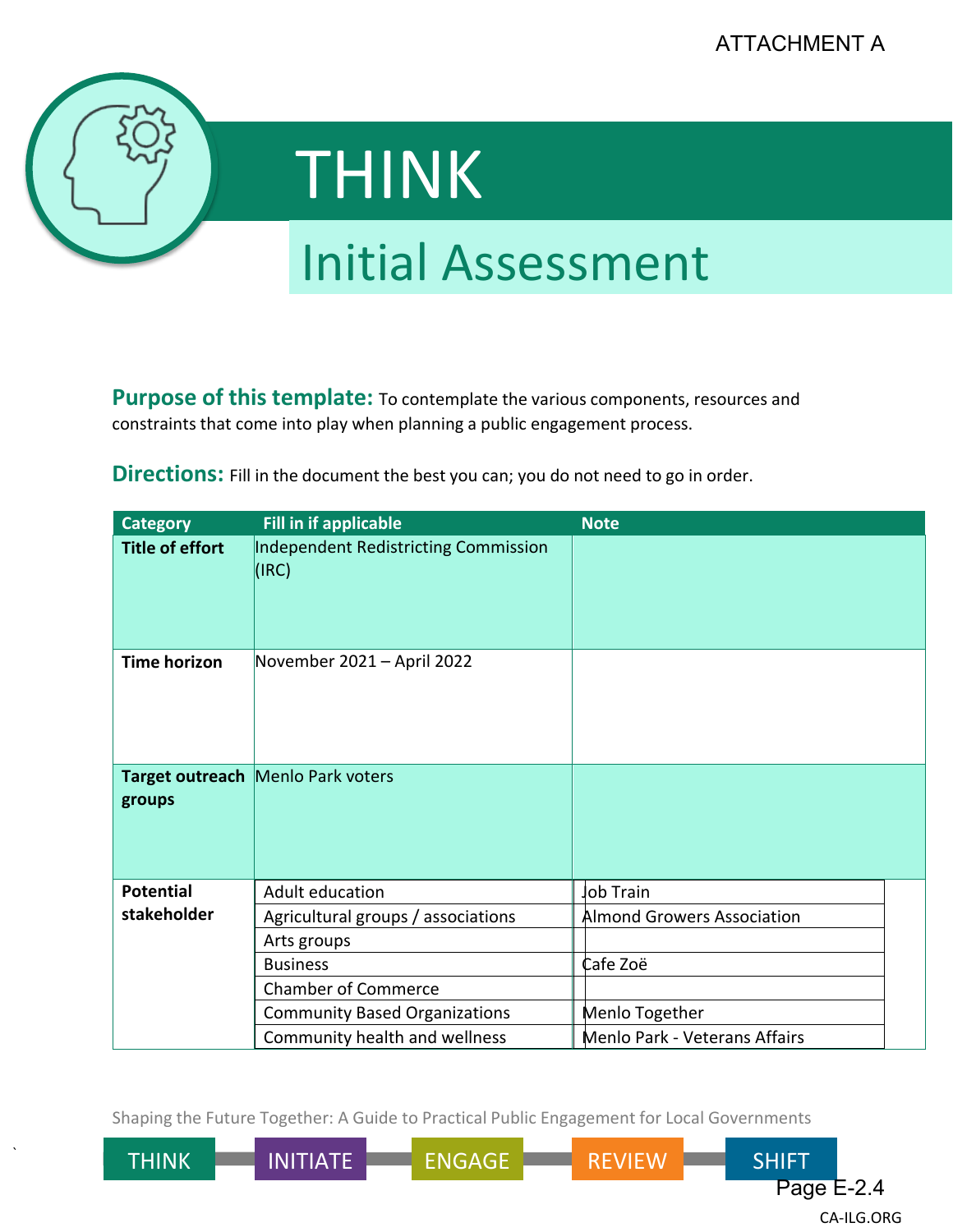| Canopy                                                                                                                                                            |  |
|-------------------------------------------------------------------------------------------------------------------------------------------------------------------|--|
| Actera                                                                                                                                                            |  |
| Sierra Club                                                                                                                                                       |  |
| \$afe Routes to School                                                                                                                                            |  |
| <b>Bike Menlo</b><br>Environmental groups                                                                                                                         |  |
| Ethnic media                                                                                                                                                      |  |
| Ethnic oriented community groups/ centers                                                                                                                         |  |
| Faith based                                                                                                                                                       |  |
| Food banks                                                                                                                                                        |  |
| Libraries<br>Friends of the Menlo Park Library                                                                                                                    |  |
| Gay, lesbian, bisexual groups                                                                                                                                     |  |
| eague of Women Voters                                                                                                                                             |  |
| Common Cause<br>Good government groups                                                                                                                            |  |
| Immigrant related organizations                                                                                                                                   |  |
| Labor organizations                                                                                                                                               |  |
| Disability organizations                                                                                                                                          |  |
| Schools                                                                                                                                                           |  |
| Menlo Park Senior Programs                                                                                                                                        |  |
| Lions Club<br>Senior citizen groups                                                                                                                               |  |
| Virtual and in-person meetings<br><b>Potential</b><br><b>Public hearings</b>                                                                                      |  |
| Mapping tool (online and hand drawn)<br>Physical maps for hand drawn in open City<br>components of                                                                |  |
| facilities<br>in person                                                                                                                                           |  |
| engagement                                                                                                                                                        |  |
|                                                                                                                                                                   |  |
|                                                                                                                                                                   |  |
| <b>Digital</b><br>Website (Elections Code section 21608)                                                                                                          |  |
| Mapping tool(s)<br>components                                                                                                                                     |  |
|                                                                                                                                                                   |  |
|                                                                                                                                                                   |  |
|                                                                                                                                                                   |  |
|                                                                                                                                                                   |  |
|                                                                                                                                                                   |  |
| <b>Potential</b><br>Virtual<br>E.g.: Community Centers, schools, libraries,<br><b>City Council Chambers</b><br>locations to<br>government buildings, faith-based, |  |
| hold events/                                                                                                                                                      |  |
| community rooms at institutions such as<br>banks, foundations, non-profits, etc.<br>meetings                                                                      |  |
|                                                                                                                                                                   |  |
|                                                                                                                                                                   |  |
|                                                                                                                                                                   |  |

Shaping the Future Together: A Guide to Practical Public Engagement for Local Governments

`

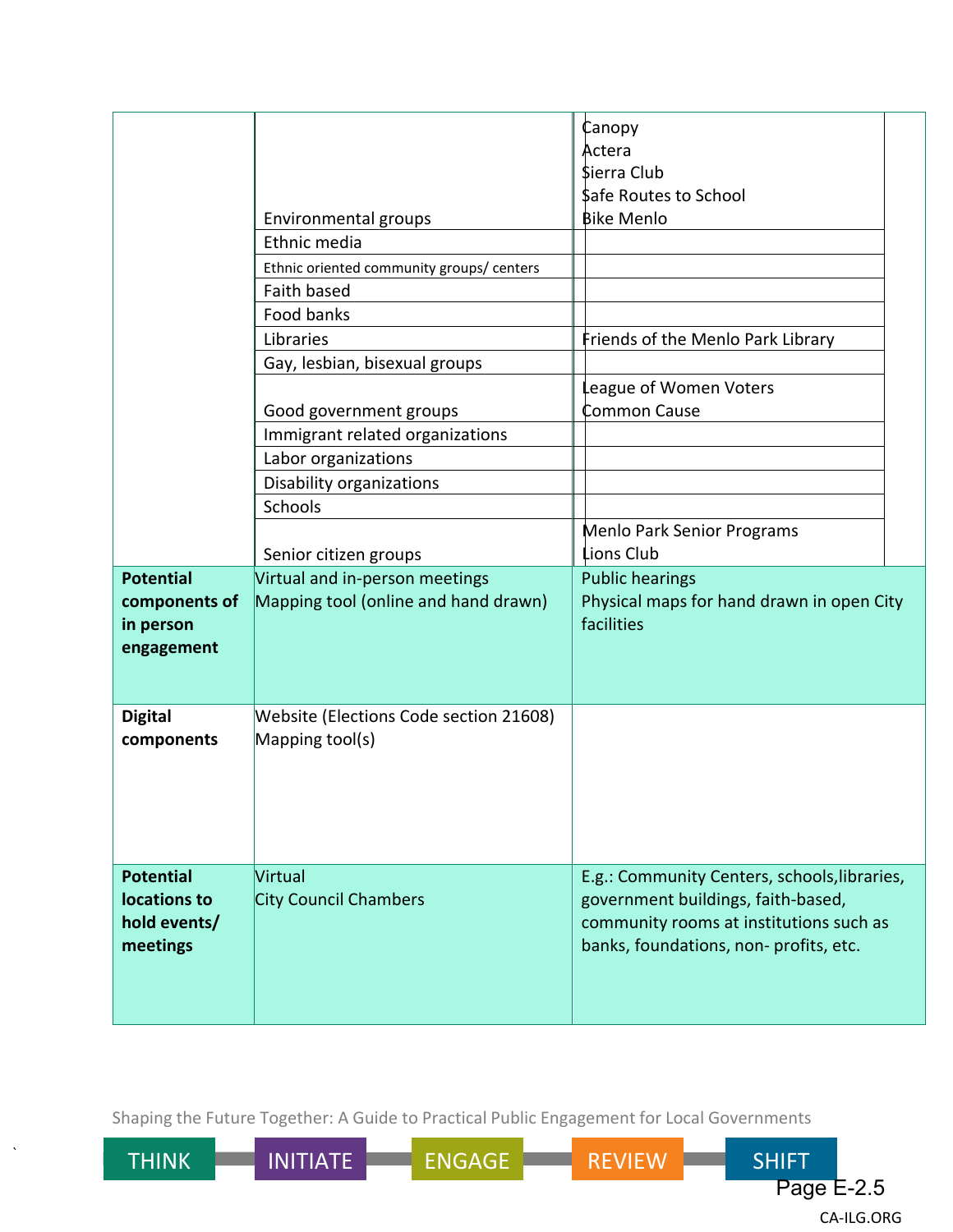| Tricky potential COVID-19<br><b>issues</b>  |                                                                                                                                            | Consider Internal challenges (eg. Over<br>these three months we areswitching IT<br>servers; over these months our Director<br>is retiring).                                                                                                                                                                                                |
|---------------------------------------------|--------------------------------------------------------------------------------------------------------------------------------------------|--------------------------------------------------------------------------------------------------------------------------------------------------------------------------------------------------------------------------------------------------------------------------------------------------------------------------------------------|
|                                             |                                                                                                                                            | Consider External challenges (eg. very<br>vocal group will be against; a business is<br>being built in that areaand residents are<br>still upset abouthow that went; Measure<br>failed two<br>months ago and people mightassociate<br>this with that; A recent police shooting has<br>neighborhood<br>on edge and especially distrustfulof |
| <b>What happens</b><br>with public<br>input | Maps submitted to the City both hard<br>copy and via online tools will be<br>processed by demographer GEOinvo and<br>presented to the IRC. | government.<br>If a resident asks "What happened to my<br>input/ suggestion" what are you going to<br>say.                                                                                                                                                                                                                                 |

Shaping the Future Together: A Guide to Practical Public Engagement for Local Governments

`

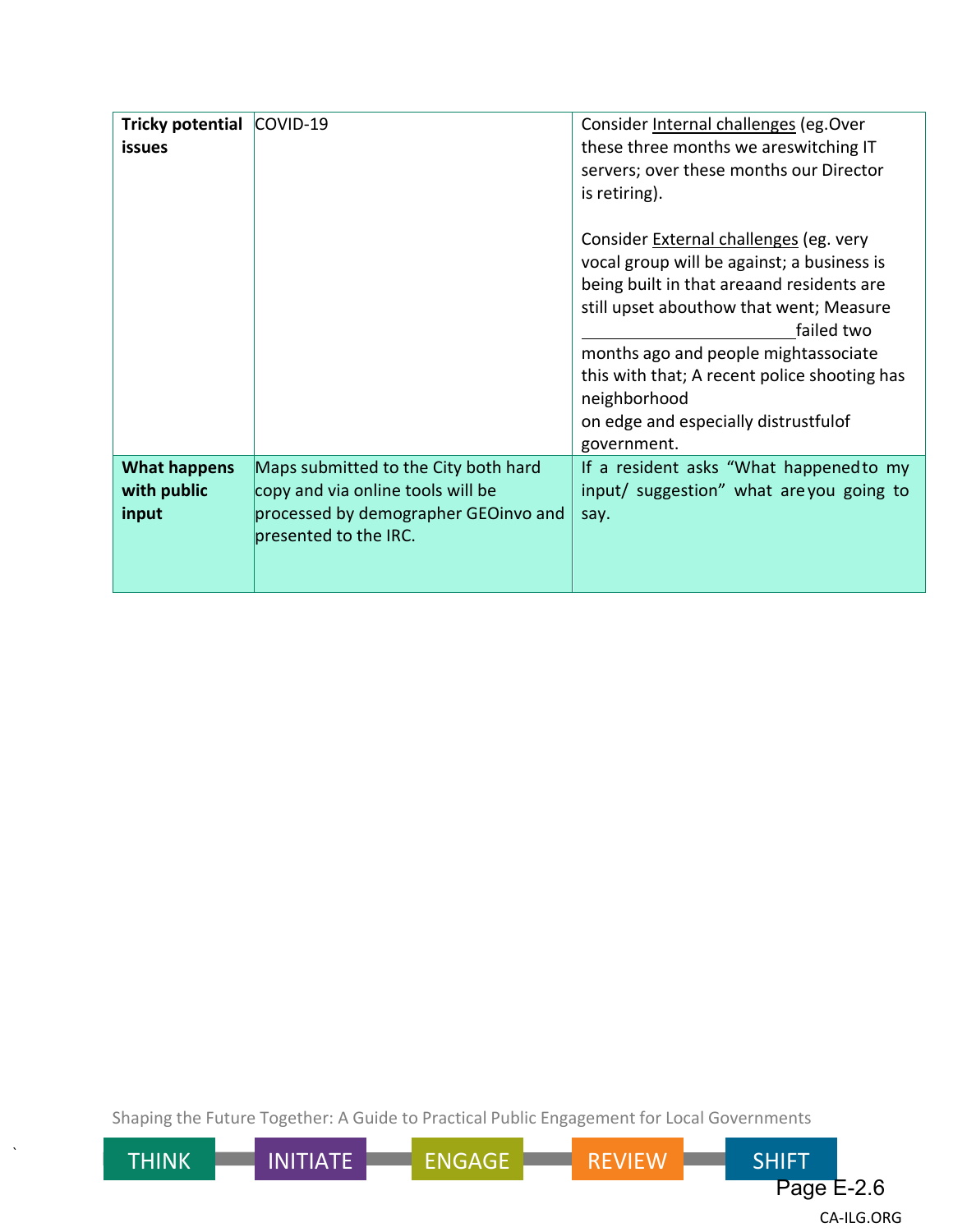<span id="page-16-0"></span>

#### **STAFF REPORT**

**Independent Redistricting Commission Meeting Date: 1/27/2022 Staff Report Number: 22-003-IRC**

**Public Hearing: First public hearing to receive input regarding the composition of the City's Districts**

#### **Recommendation**

Staff recommends the Independent Redistricting Commission (IRC) conduct the first public hearing receive public input regarding the composition and boundaries of the City's Districts.

#### **Policy Issues**

The intention of this first public hearing is to identify the neighborhoods, communities of interest, and other local factors that should be considered or used as building blocks when the drawing of draft maps begins. While all public input concerning the composition of the city's districts should be considered, all maps must meet the following federal requirements:

- 1. Population equality across districts.
- 2. Race cannot be the predominant factor or criteria when drawing districts.
- 3. Compliance with the federal Voting Rights Act of 1965, which, among other things, prohibits districts that dilute minority voting rights, and encourages a majority-minority district, if the minority group is sufficiently large, and such a district can be drawn without race being the predominant factor.

Additionally, the maps must also meet the following state requirements:

- Maps must be drawn using the following criteria in prioritized order:
	- District boundaries must be geographically contiguous;
	- District boundaries must minimize the division of neighborhoods and
	- communities of interest;
	- District boundaries must be easily identifiable and understandable by residents; and
	- District boundaries must be geographically compact.
- Maps must not favor or discriminate against a political party. Maps must be accompanied by information on the total population, citizen voting age population, and racial and ethnic characteristics of the citizen voting age population.

#### **Background**

Pursuant to California Elections Code Section 21627.1, before adopting a final map in the redistricting process, the Commission must hold at least four public hearings at which the public is invited to provide input regarding the composition of one or more districts. At least one public hearing must be held before the commission draws a draft map or maps of the proposed City Council district boundaries.